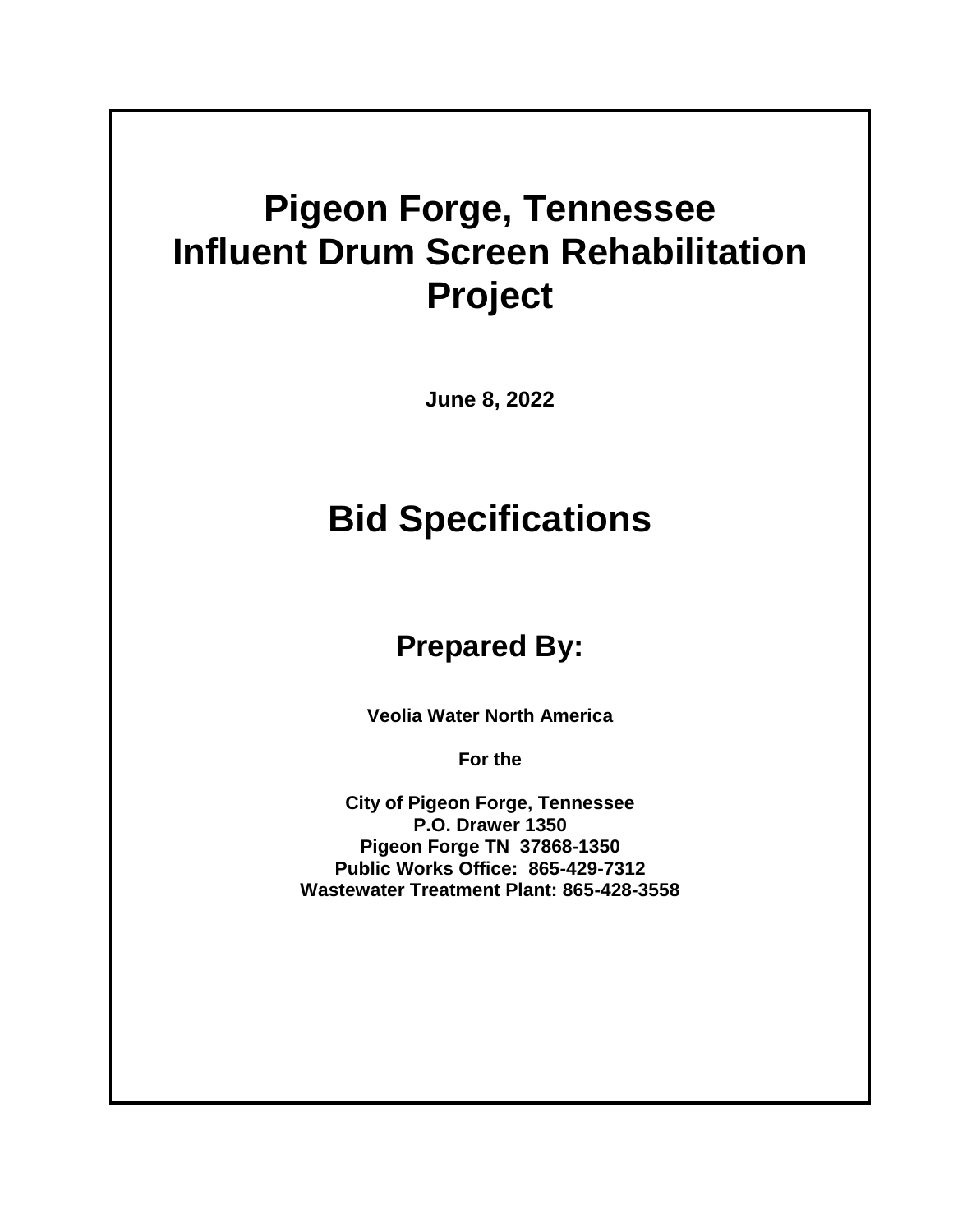### **NOTICE OF BID**

The City of Pigeon Forge is receiving bids for the rehabilitation of (1) influent drum screen and related building modifications at the Pigeon Forge Wastewater Treatment Plant.

Specifications may be obtained from Veolia Water North America, 2530 City Park Drive, Pigeon Forge, Tennessee between the hours of 8:00 a.m. and 4:30 p.m., Monday thru Friday.

A mandatory Pre-Bid meeting will be held on June 21st 2022 at 10:00 AM at the Pigeon Forge Wastewater Treatment plant located at 2530 City Park Drive, Pigeon Forge Tn.

All bids must be in a sealed envelope with the bidder's name and address, State of Tennessee contractor license number and the reference "Influent Drum Screen Rehabilitation Project" clearly marked on the outside of the envelope.

Bids should be transmitted through UPS or Federal Express and shall be addressed to: Mark Miller, City of Pigeon Forge, Department of Public Works, 3211 Rena Street 37863. Bids will be received until 2:00 PM on July 7<sup>th</sup> 2022 at the City of Pigeon Forge Public Works department located at 3211 Rena Street, Pigeon Forge TN, at which time they will be opened and read aloud.

The City reserves the right to reject any or all bids or to accept the bid most favorable to the City.

This 8<sup>th</sup> day of June, 2022

Department of Public Works Pigeon Forge, Tennessee 37863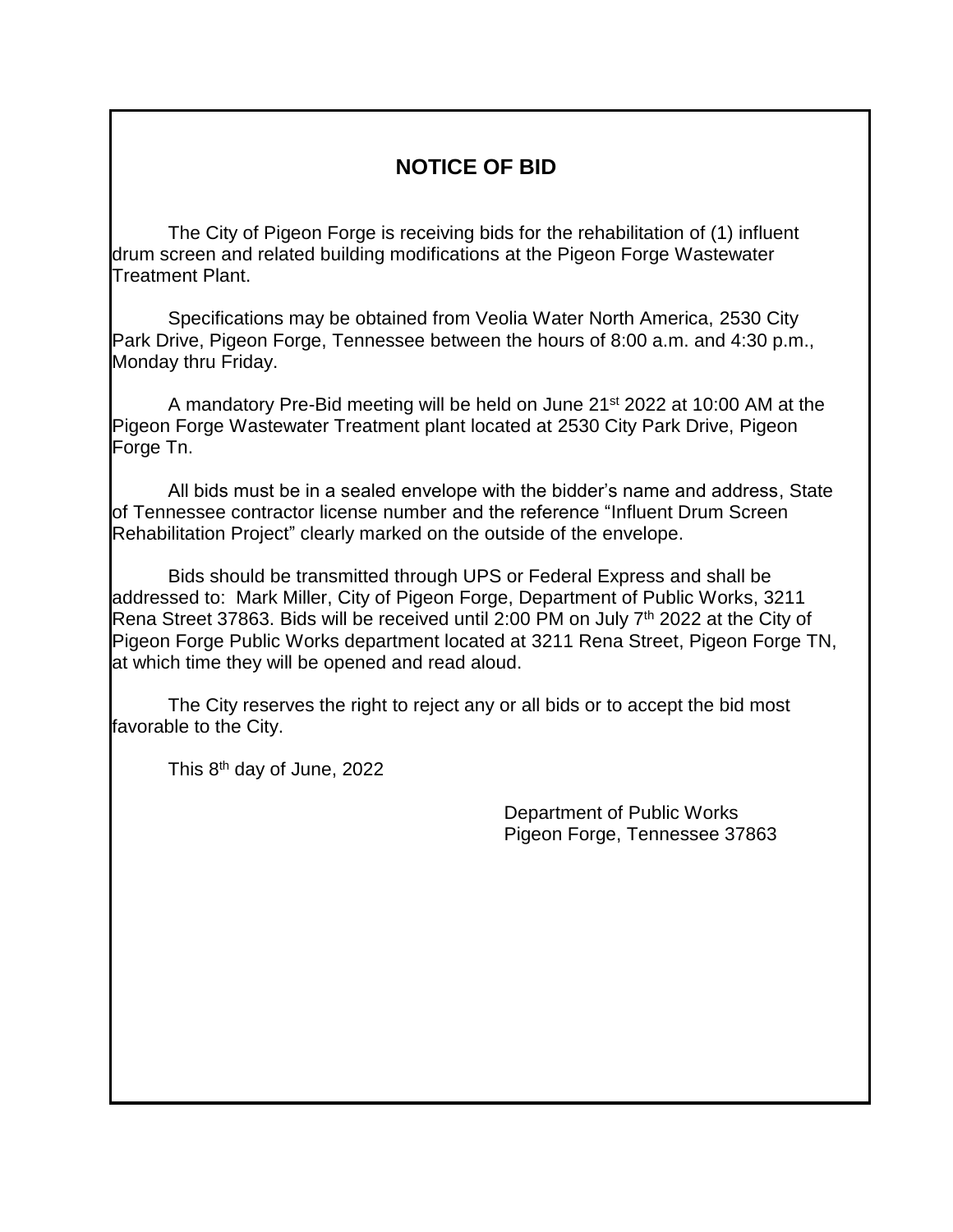## **Project Description Influent Drum Screen Rehabilitation**

#### **DESCRIPTION**

The Pigeon Forge Wastewater treatment plant utilizes (2) Wes-tech drum screens to remove debris from all wastewater entering the treatment plant. Both drum screens are located in a room on the second floor of the influent screen room. There are currently no large access doors, however there are cut outs in the concrete wall for future access by demolition. The room is ventilated by a large piping system located over the screens that pull air from the room to an odor control system.

It was recently discovered that one of the two drums have developed cracks that have resulted in one unit being removed from service. It was determined that failure was caused by hydrogen sulfide in the influent wastewater that resulted in weakening of the metal and welds of the drum.

The parts required to repair both screens have been ordered and are expected to be delivered in August of 2022.

#### **PROJECT SCOPE**

- 1. The contractor will be responsible for confirming all applicable site measurements and developing a plan to safely and efficiently complete the scope of work.
- 2. Demolition of (1) existing 12 inch thick concrete wall to result in a 9 x 12 foot opening for access to the room and associated equipment. After job completion, a block wall will be installed to close the opening.
- 3. Move all associated parts and equipment required to safely complete the project from ground to the influent screen room. Parts for the second screen will be stored in the room for installation under a separate bid at a later date.
- 4. Installation of all new parts (see attached parts list) required to complete the rehabilitation of (1) drum screen per the instructions provided by an on-site manufacturer's representative.
- 5. Modification of head box to include installation of 3' clean-out and coupling
- 6. The Contractor will provide all tools, hoists, cranes and equipment required to safely complete the job.
- 7. The contractor shall follow all OSHA requirements related to the job scope.

#### **BIDDER REQUIREMENTS**

- 1. All bidders must be a licensed contractor in the State of Tennessee.
- 2. The successful bidder shall carry a minimum of 1 million dollars in general liability insurance. The City of Pigeon Forge and Veolia Water must be listed as an additional insured.